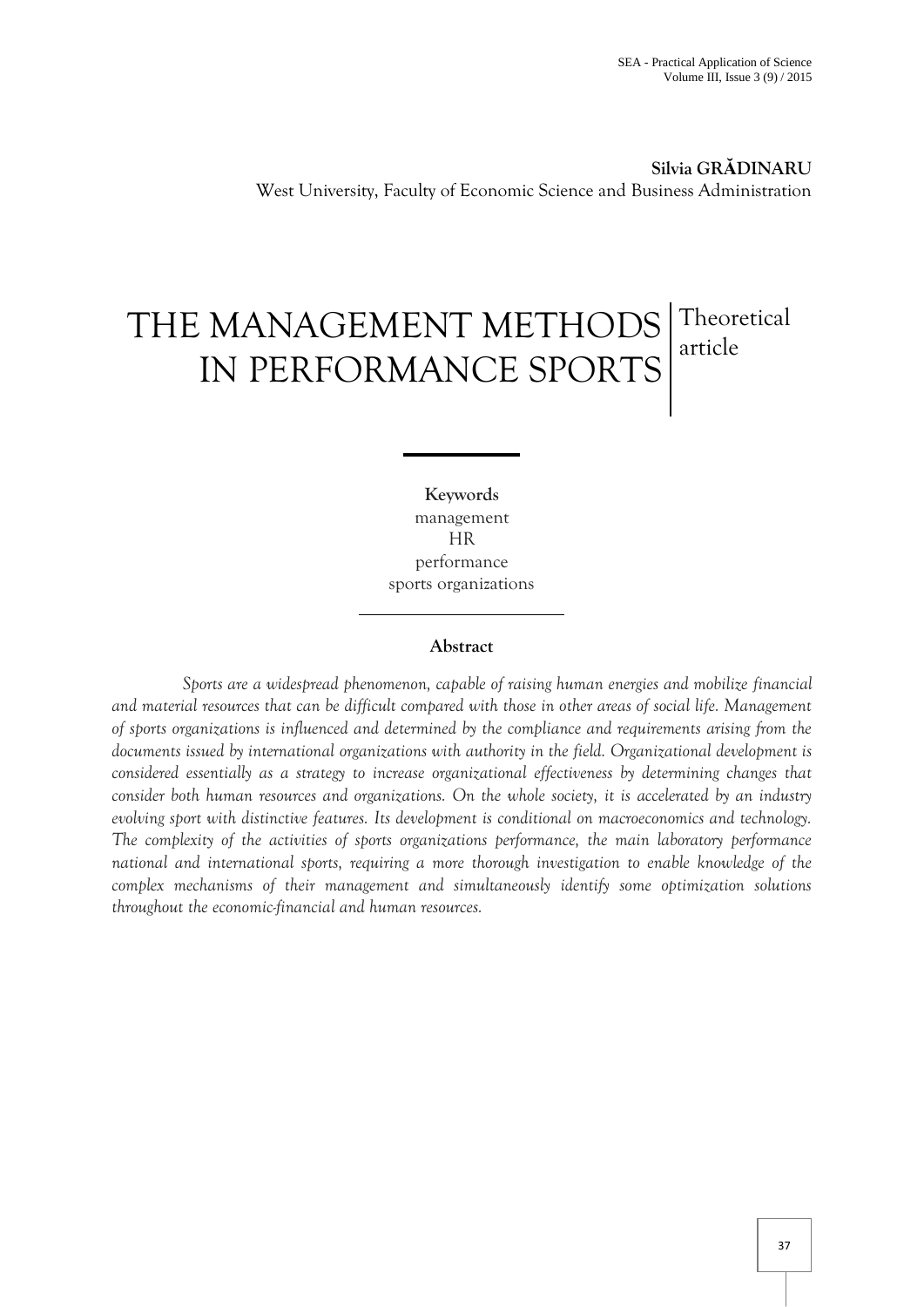### **1. Introduction**

Senior management of an organization does not need to use methods and techniques of management and leadership, as managers are forced to find solutions to a wide range of issues and resolve every problem through a specific method or technique. Management methods are defined as combinations of means and processes by which management influences follower action to achieve objectives. This process converts the information management method in action and decision processes using, and through harmonization requirements, maximizing results.

Management of sports organizations cannot be designed without using methods that could allow deepening and law enforcement, rational use of human resources, stimulating the use of human creativity, optimizing and standardizing decisionmaking and management of all functions. Efficient management methods aimed at using tools and instruments of economic factor labor increase the efficiency of sports activities, achieving goals and equitable solutions to problems that may arise in an organization, increased integration in sports organization and increase job satisfaction.

According to various studies of the various organizations demonstrated that the implementation of strategic management is based on a number of elements, the development of a clear concept in this area, an adequate organization, definition of the knowledge necessary resources and redefining the business of selecting candidates responsible leadership posts and leading. The quality of human resources and how they performed their first training and further influence this wealth of items. The managerial system is directed to resort to the exercise, in particular, attributes the provision and organization, but at the same time it is necessary to use a proper system of methods and techniques by which decisions are taken, it directs the action and get results sports wishes to reach strategically.

#### **2. Literature review**

# *2.1 Management by objectives*

The method of management by objectives was generated by the need of ordering actions in an organization based on the idea that the success and development of objectives depend on the correlation between organizational objectives and personal subdivisions workers (Borza, 2005).

Management by objectives means that all group members have a performance superior motivation, having a higher degree of awareness tasks and the best chance of being efficient (Epuran, 2001).

The objectives can be defined as goals, measurable goals that a team or an individual wants to achieve within a set means premeditated (Borza, 2005). Setting these goals within a sports organization is one of the most important actions taken by managers.

In the extremities there are unrealistically high goals that are frustrating for employees, while small targets do not mobilize employees to maximize their potential (Certo, 2002).

Applying the management by objectives involves the following steps (Mihuţ, 2003):

1. Setting overall objectives of the organization;

2. Delimitation of partial objectives, subdivisions;

3. Determining measures to achieve the objectives set and achieving results;

4. Comparison of results targets and objectives for a further period.

These steps form the specific method cycle whose duration varies depending on the hierarchical level at which senior management is.

## *2.2 Management by budgets*

The budget "as a managerial tool" provides the financial expression, sizing goals, expenses, income and results from the management centers (or organizational subdivision) and finally assess the economic efficiency by comparing the results with their budgeted level.

Strategic management of an organization remains a number of activities that are not recommended to be decentralized: the development and substantiation of development strategies, negotiations between subdivisions budgeted for finalization and harmonization of budgets, budget accounting director etc.

The budget management application steps are delineated as follows:

1. Delimitation and sizing management centers;

2. Development and substantiation budgets;

3. Approval of budgets; Budget implementation;

4. Control and budget analysis.

Using management through strategy budgets in sport presents a number of advantages such as strengthening financial discipline and expenditure for each compartment of the organization; objective evaluation of financial results.

Sports clubs management is performed according to the budget you have available, managing to establish goals for the next championship or a longer period of time. These objectives must be realistic and daring to motivate athletes in training and competition.

# *2.3 Management through projects*

In the area of sports organization this method is used by a high level within the organization that has the capacities of sports events involving great human solidarity without which operationalization of major sporting events would not be possible.

It can analyze as example the International Olympic Committee representing an organization led model based projects. It realizes projects for a period of four years from one Olympics to the next.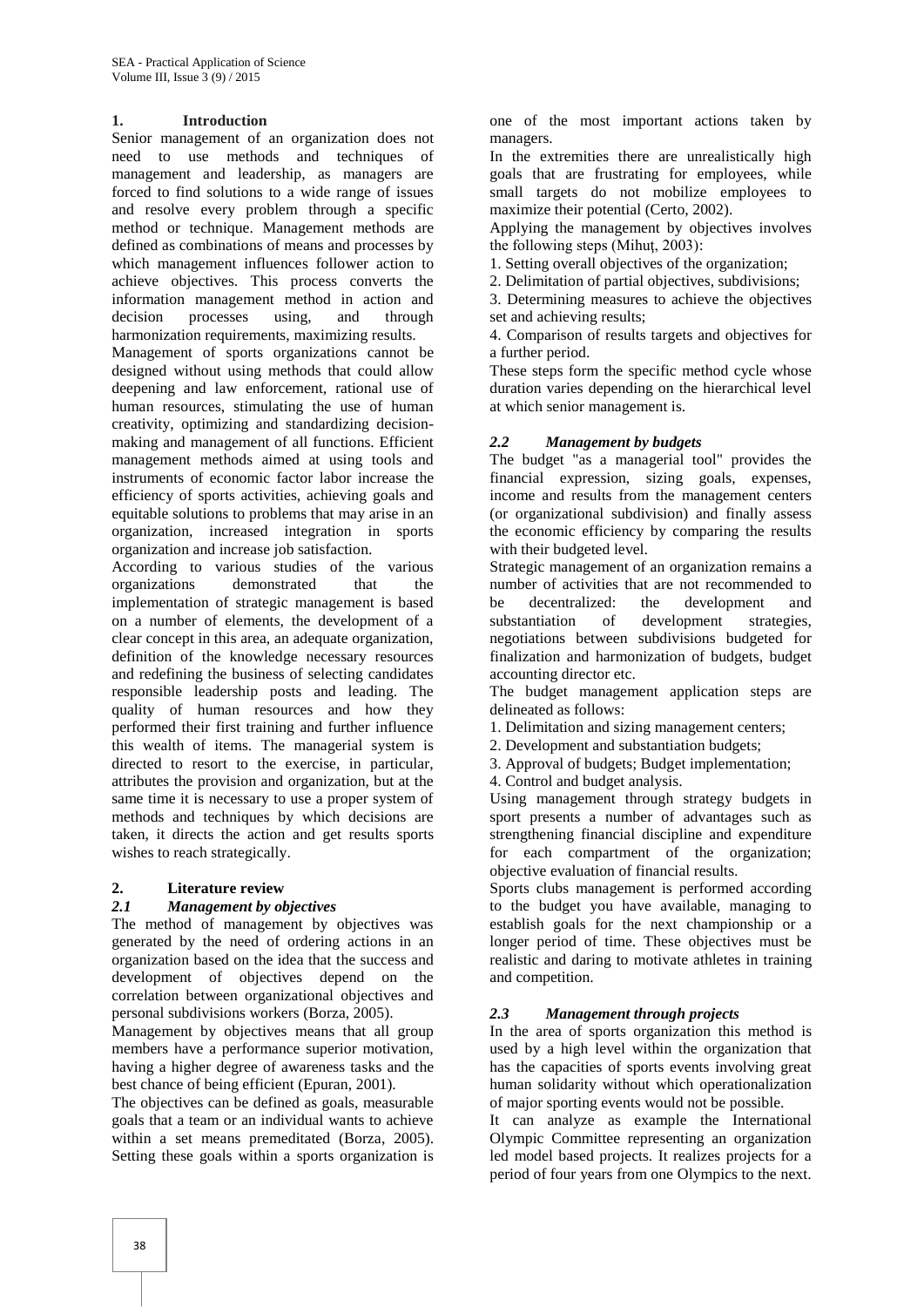The project is seen as all concepts related to sports product manufacturing complex based on several processes, activities and actions that contribute to its realization. Within contemporary organizations they use project-based management technique to be able to plan, organize, execute and control complex tasks to be achieved within the project.

The term project refers to a set of work processes, most of which are characterized by innovation, different in nature, which seeks to achieve successful implementation of complex tasks with a specific difficulty.

The successful use of this type of management is an important role assuming that the project manager has to hold a decisional capacity highly accompanied by a great skill to create and maintain human relationships appropriate, given that interests are partially different, and the pace of change is rapid. The manager must be a good specialist in the field. "The advantage of this method stems from the fact that the combined efforts of many specialists may allow saving time, effort, physical, economic and financial" (Ionescu, 2001).

# **3. The professional performances**

The concept of performance management is a way to achieve positive results at both individual and organizational performance by understanding the implementation in the context of a unified plan and business in general.

To include these elements that influence human behavior within the organization and working groups, it illustrates a "model of the main variables of interest" (Smith, 2001).

The items that must be highlighted are the importance attached model under which a holding may be listed even as follows: motivation, task, effort, ability, skills, learning environment, the role of perceptions, actual performance.

Procurement system in terms of knowledge and skills in the work done in time can be defined as professional success. Also, the term can express also professional skill which holds a wide character, it is specific to each individual, it expresses the fact that any individual can achieve its maximum rates perfection. Another consideration is the fact that the craftsmanship and also a certain standard regulated within which you fit any employee (coach, sports).

The evolution of management by objectives involves the development of pre-established steps: start by setting goals rigorously quantified by subordinates and their superiors. They must be made over a period of time variable and depends on the activity and continue with the permanent monitoring and periodic review by superiors to meet those targets rhythms set, although subordinates have the freedom to decide how to

attain them and ending with subordinates and superiors assessment by their achieving the goals set for that based on the results obtained, together able to set new goals.

Also, due to the nature of short-term goals, the managers themselves are tempted to opt for fast results, without thinking about the future or to programs on medium and long term. Comparing the performance of different employers is quite difficult, because each employee has different objectives and different participation to their achievement.

The main factors that can contribute to the lack of success of programs of management by objectives can be the lack of a managerial, poorly trained managers in using this system, setting goals easily reached disincentives or less mobilizing, setting unrealistic goals or difficult met, lack of flexibility in setting goals for different units or components organizational change objectives depending on certain circumstances or changes in the conditions of realization, excessive appreciation of the possibilities of achieving the objectives and bureaucracy.

Performance evaluation highlights the potential employee based on a variety of criteria. The criteria used are based on: the quality of work, quantity of work, understanding the job requirements, presence-motivation, commitment, initiative, cooperation, trust, and the need for supervision.

# **4. Conclusions**

The sport seeks the skills of the individual in an organized system of selection, training and competition, aimed at improving sports results, achieving record and victory; it is a widespread phenomenon, capable of raising human energies and mobilize the material resources that can be compared with those in other areas of social life, its evolution in recent decades, gradually turning it into a complex industry, economic and social effects on the human community.

The manager is the most important character of the organization, regardless of stances that are: CEO, President, CEO, vice president, department manager, coach, etc. This exercise management processes with varying intensity, depending on the hierarchical position they occupy in the structural configuration of the organization, which takes decisions that influence the decisions and actions of others. All organizations exist to fulfill certain goals and objectives, and managers are responsible for the use of organizational resources so that organizations achieve their goals. Managers of an organization are moving towards its objectives by establishing goals or activities through their executed members. If the activities are designed effectively, the commitments of each employee will contribute to achieving the organization's objectives. Managers strive to encourage individual